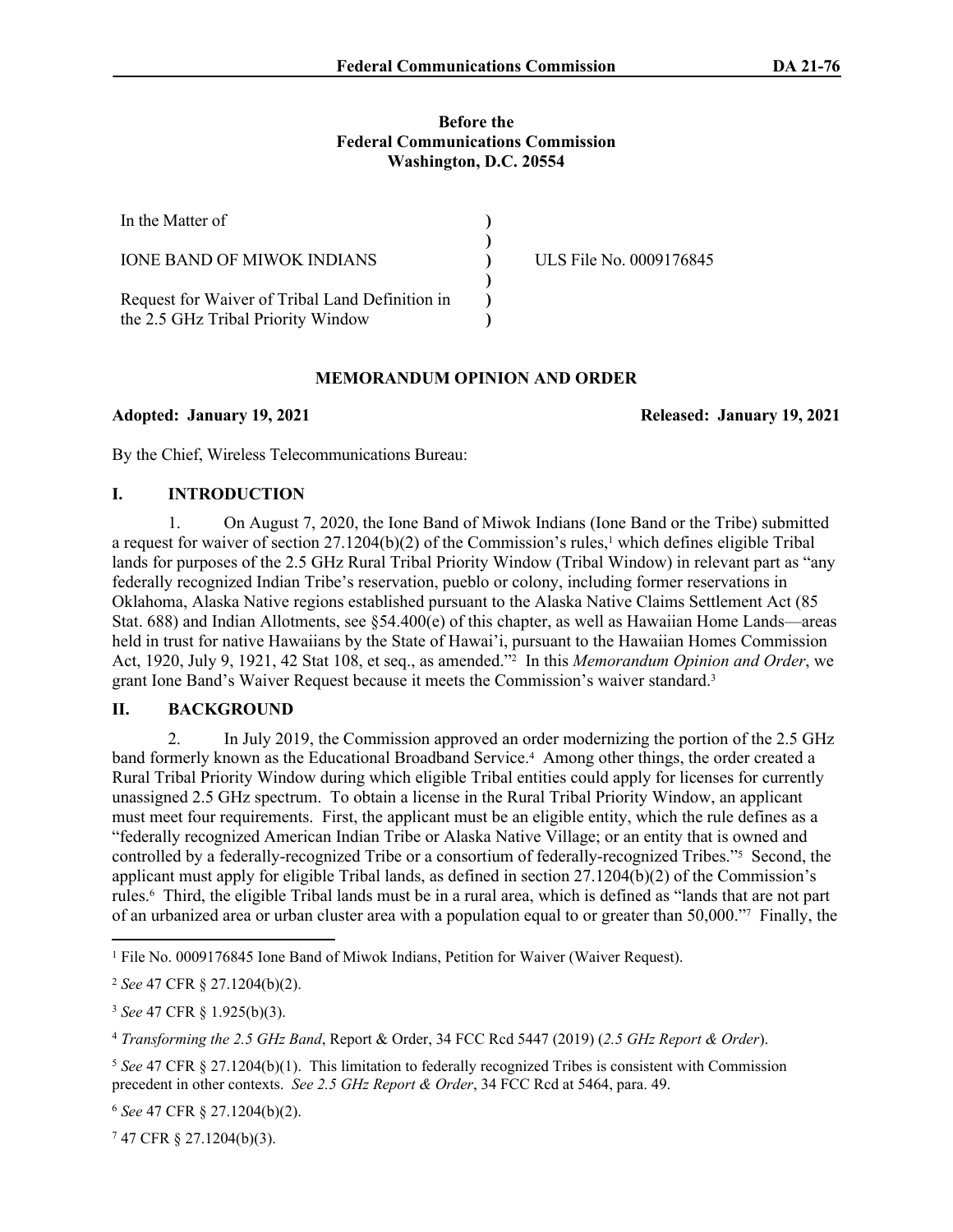applicant must have a local presence on the eligible Tribal lands for which it is applying.<sup>8</sup>

3. Recently, the Commission denied a petition for reconsideration seeking adoption of the broader definition of Tribal lands contained in part 73 of our rules, which includes off-reservation trust lands, in the Tribal Window.<sup>9</sup> Specifically, "[t]he Commission required the direct participation of Tribal governments, or entities owned and controlled by such Tribes, in the 2.5 GHz context to ensure that licensees would have the requisite authority over the deployment of facilities and service on their rural Tribal lands."10 The Commission recognized, however, that there might be "exceptions to the general rule" where case-by-case waivers would be appropriate allowing for the licensing of off-reservation lands in the Tribal Window.<sup>11</sup>

4. The Ione Band is a federally recognized Tribal Nation located in Amador County, a rural community in the Northern Sierra Foothills of California.12 On March 20, 2020, shortly after the window opened, the Bureau of Indian Affairs placed 220 acres of land in Amador County in trust for the Tribe.13 The Ione Band describes "those 220 acres as the Tribe's official, federally recognized land base."<sup>14</sup>

5. The Ione Band filed an application in the Tribal Window on August 7, 2020 seeking a license for its 220 acres of trust lands, along with its Waiver Request.<sup>15</sup> According to the Tribe, much of Amador County, including the Tribe's trust lands, lacks broadband infrastructure and reliable broadband service.<sup>16</sup> The Ione Band asserts it is creating a comprehensive plan to develop the trust lands, "including" plans to deploy a robust and reliable tribal wireless broadband network. . ."<sup>17</sup>

6. The Ione Band's application was accepted for filing on November 10, 2020.18 No petitions to deny or objections were filed against the application.

### **III. DISCUSSION**

7. The Commission may grant a request for a waiver if it is shown that: (i) the underlying purpose of the rule(s) would not be served or would be frustrated by application to the instant case, and that a grant of the requested waiver would be in the public interest; or (ii) in view of unique or unusual factual circumstances of the instant case, application of the rule(s) would be inequitable, unduly

 $10$  *Id*.

<sup>11</sup> *Id.* at para. 23.

<sup>12</sup> Waiver Request at 1.

<sup>13</sup> *Id*.

<sup>14</sup> *Id.*

<sup>16</sup> Waiver Request at 2-3.

<sup>17</sup> *Id*.

<sup>8</sup> 47 CFR § 27.1204(b)(4). On January 6, 2020, the Wireless Telecommunications Bureau (Bureau) released a Public Notice setting forth the process for submitting applications in the 2.5 GHz Rural Tribal Priority Window, including details regarding demonstrating compliance with the eligibility requirements and requests for waiver. *Wireless Telecommunications Bureau Announces Procedures for 2.5 GHz Rural Tribal Priority Window*, Public Notice, 35 FCC Rcd 308 (2020).

<sup>9</sup> *See Transforming the 2.5 GHz Band*, Order on Reconsideration, FCC 20-183 (rel. Dec. 17, 2020) (*Reconsideration Order*) at para. 22.

<sup>15</sup> File No. File No. 0009176845 (filed Aug. 7, 2020).

<sup>18</sup> *Wireless Telecommunications Bureau Announces Additional 2.5 GHz Rural Tribal Priority Window License Applications Accepted for Filing*, Public Notice, 35 FCC Rcd 12850 (WTB 2020).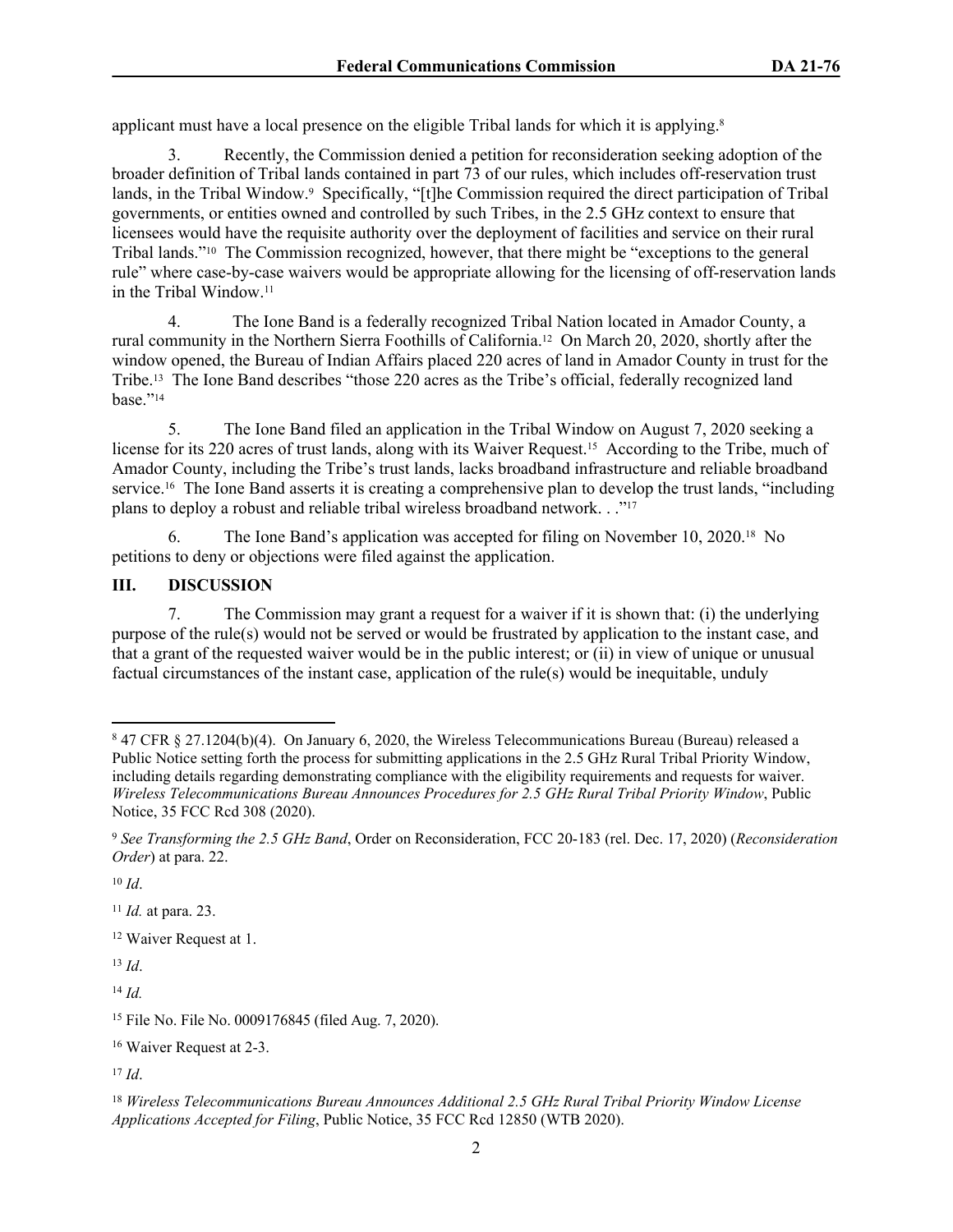burdensome or contrary to the public interest, or the applicant has no reasonable alternative.19 Here, we find that Ione Band's showing meets the first prong of the Commission's waiver standard. Accordingly, we grant a waiver of section 27.1204(b)(2) of the Commission's rules to allow licensing of the trust lands specified in the application.

8. "The Commission established a Tribal Priority Window to address the acute problem of lack of access to wireless communications services in rural Tribal areas."<sup>20</sup> In this instance, we find that strictly applying the Tribal lands definition would be inconsistent with the Tribal Window's purpose of providing wireless communications services in rural Tribal areas. First, we find that the Ione Band have shown that the trust lands in question are held for the specific benefit of the Tribe, and the Tribe's authority over the lands is adequately demonstrated by the fact that the Tribe is actively planning to develop the land. We find that, based upon the showing made by Ione Band, treating this undisputedly rural land as eligible Tribal land under the Tribal Window would be consistent with the Tribal Window's purpose.21 We note that the lands in question are areas within the Tribe's current, demonstrated authority. In particular, we find that a waiver would be in the public interest because the Ione Band have demonstrated plans to use the spectrum to provide wireless broadband service on lands specifically held in trust for the Tribe.

9. Because the trust land parcel in question is small – 220 acres – the Ione Band will have to be careful to ensure that any system it deploys complies with our technical rules. In particular, our rules for the 2.5 GHz band limit the field strength that can be radiated at the border of a licensee's service area.22 Also, a licensee's entitlement to interference protection is dependent on its compliance with the height benchmark, which is dependent on the height of the antenna and the distance to another licensee's geographic service area.23 Absent agreements with neighboring licensees or a waiver of those rules, the Ione Band must comply with those rules.

10. We note that our decision here is limited to the suitability of these specific trust lands to be found as eligible Tribal lands under the Tribal Window. We make no determination as to the status of these trust lands with respect to other Commission rules or programs, nor for any other purpose.

### **IV. ORDERING CLAUSES**

11. Accordingly, IT IS ORDERED, pursuant to sections 4(i), 303(c), and 309(a) of the Communications Act of 1934, as amended, 47 U.S.C. §§ 154(i), 303(c), 309(a), and section 1.925(b)(3) of the Commission's Rules, 47 CFR § 1.925(b)(3), that the waiver request filed by the Ione Band of Miwok Indians on July 24, 2020 IS GRANTED, and section 27.1204(b)(2) of the Commission's rules IS WAIVED to allow licensing of the lands specified in the application.

12. IT IS FURTHER ORDERED, pursuant to sections 4(i) and 309 of the Communications Act of 1934, as amended, 47 U.S.C. §§ 154(i), 309, and section 27.1204 of the Commission's rules, 47 CFR § 27.1204, that the licensing staff of the Broadband Division SHALL PROCESS the application filed by the Ione Band of Miwok Indians for a new 2.5 GHz license (File No. 0009176845) in accordance

<sup>22</sup> *See* 47 CFR § 27.55(a)(4).

<sup>23</sup> *See* 47 CFR § 27.1221.

<sup>19</sup> 47 CFR § 1.925(b)(3).

<sup>20</sup> *Reconsideration Order* at para. 4.

<sup>&</sup>lt;sup>21</sup> The Commission has noted that the problem of lack of communications is particularly acute on rural Tribal lands. *See 2.5 GHz Report and Order*, 34 FCC Rcd at 5466, para. 56; *see also Inquiry Concerning Deployment of Advanced Telecommunications Capability to All Americans in a Reasonable and Timely Fashion*, 2020 Broadband Progress Report, 35 FCC Rcd 8986, 9013, para. 47 (2020) ("Rural Tribal lands continue to lag behind urban Tribal lands, with only 52.9% of all Tribal lands in rural areas having deployment of both [fixed and mobile broadband] services, as compared to 93.1% of Tribal lands in urban areas").